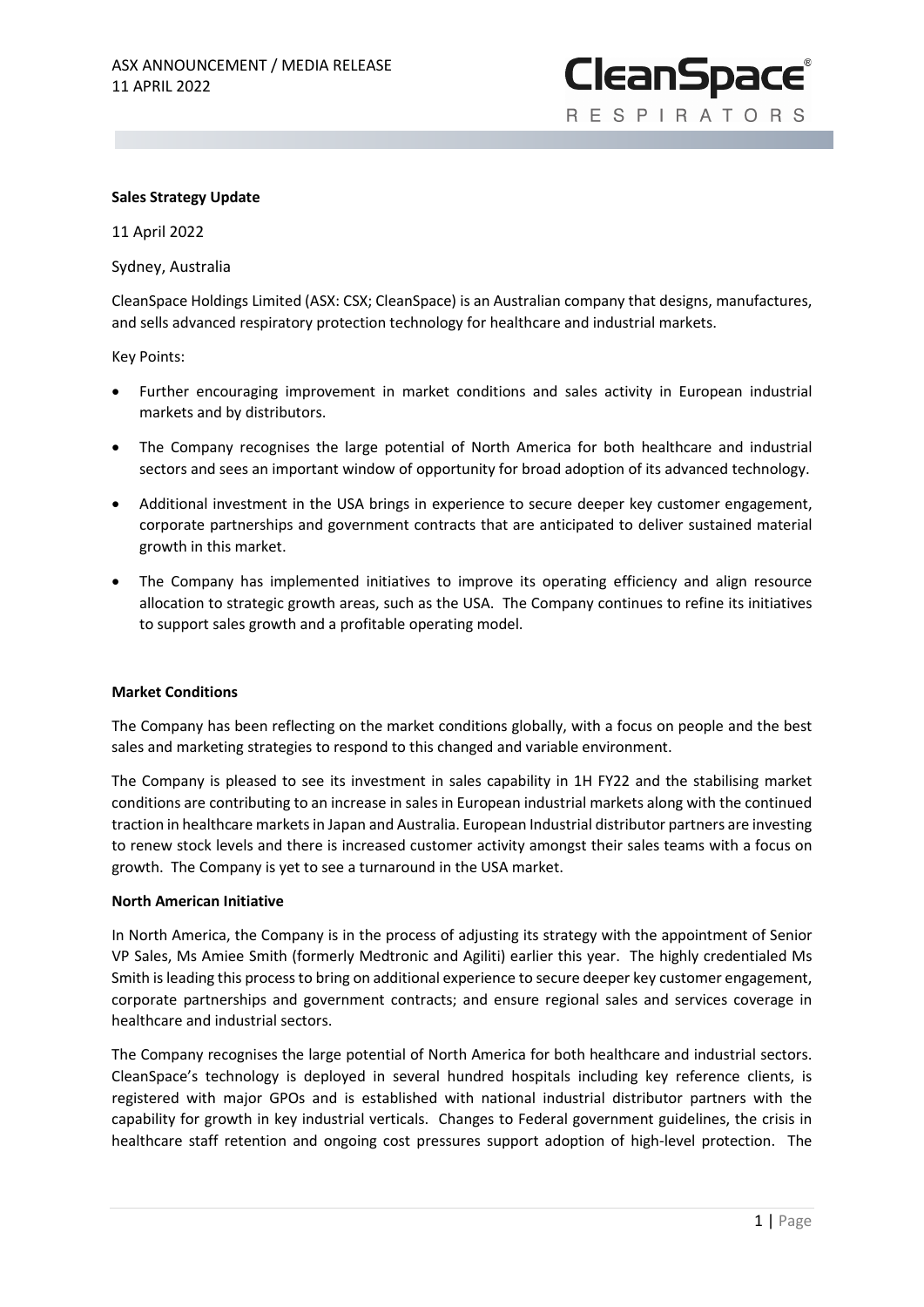business sees an important window of opportunity for its advanced technology in North America. The market for Respiratory Protective Equipment is estimated to grow to US\$9.1B by 2024 and North America represents 30% of the world market (Frost & Sullivan, 2020).

**CleanSpace®** 

RESPIRATORS

"North America represents the largest PPE market in the world. CleanSpace has had an accelerated market entry into healthcare due to the pandemic and has large industrial distribution partners. After a volatile 12 months, the investment in the USA team comes at a critical time when the markets are wide open for advanced technology solutions. Using our proven success in key reference sites, this investment in the USA to access networks and experience, aims to lock in government, GPO and IDN partnerships to deliver significant sales growth," says Dr Alex Birrell, CEO of CleanSpace.

## **Focus on profitability and cost structure**

The Company has adjusted its cost structure to ensure key markets are on track to achieve profitability as soon as possible. As reported in the Interim Results, the business has implemented initiatives to improve operating efficiency and align resource allocation to strategic areas of growth, such as the USA. Overall headcount has been materially reduced (-18%) and reductions in marketing, R&D and administration spend have been made, to enable the USA investment. The quality and experience of the USA team is anticipated to deliver growth and positive cash flow in this region by the end of FY23, subject to market conditions.

The PPE operating environment is seeing a normalising of purchasing patterns and positive signals of a return to more robust business activity levels. The Company continues to closely monitor the sales environments and adjust its strategies to take advantage of the opportunities as it sees them. The business is expanding its capability in direct channels and has recently launched ecommerce in North America and Australia; and is on track to commercialise its customer data offering in FY23.

Following the turbulence of FY21 and YTD FY22, a stabilisation of industrial markets and anticipated traction in North America, the Company is expecting to return to growth experienced in pre-pandemic periods. The Company continues to refine its initiatives to support the growth and a profitable operating model.

ENDS -

**Authorised for release by the CleanSpace Holdings Limited Board of Directors FOR MORE INFORMATION**

Paul Tierney on 0415 900 891 o[r paul.tierney@cleanspacetechnology.com](mailto:paul.tierney@cleanspacetechnology.com.)

# **ABOUT [CLEANSPACE TECHNOLOGY](https://cleanspacetechnology.com/)**

CleanSpace is a Sydney-based designer and manufacturer of respiratory protection equipment for healthcare and industrial applications, founded by a team of biomedical engineers with experience in respiratory medicine devices. CleanSpace is passionate about continually improving health outcomes, workplace safety and standards of care. In the last 20 years, technology has driven unprecedented advances in medical equipment and transformed people's health. We have brought this to personal